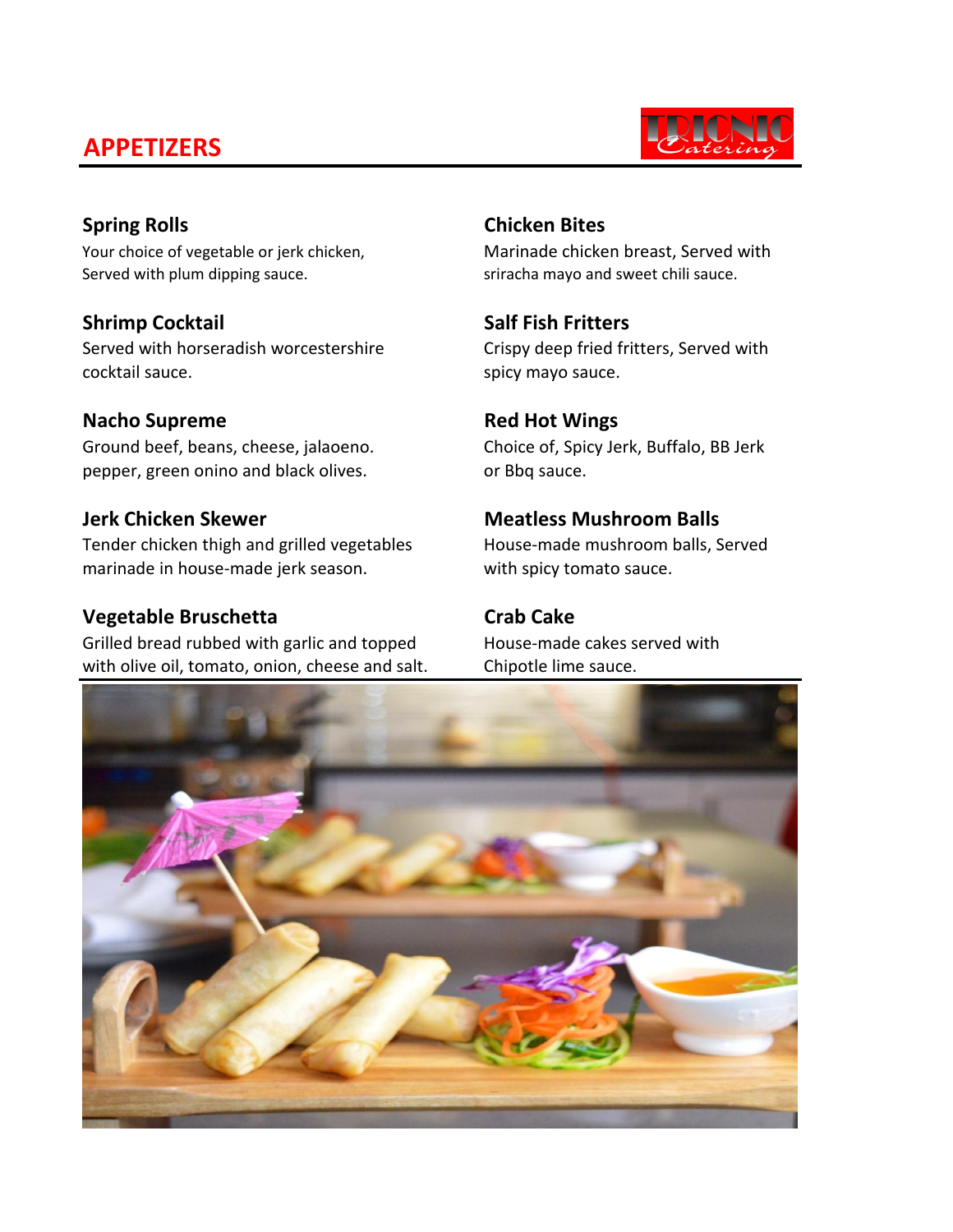# **SOUPS AND SALADS**



### **Spring Beet Salad Vegetable Beef Soup** Farmhouse chevre, fresh orange, dry Full of tender beef, lots of veggies mustard vinaigrette dressing. The same control of the and delicious flavour.

Tomato, cucumber, red onion and feta Velvety smooth and delicious, cheese, drizzle with oregano vinaigrette. Finished with Roasted pumpkin

### **Tricnic Fresh Green Salad Vegetable Corn soup**

Tomato, cucumber and lettuce, drizzle This soup is perfect all year around with honey basil lime dressing. We are warm, healthy and satisfying.

### **Tricnic Coleslaw Salad Chicken Noodle Soup**

Finely shredded raw cabbage and carrot Fresh seasonal vegetable, Leeks drizzle with Tricnic vinaigrette dressing. The carrot, celery and potatoes.

### **Greek Salad Cream of Pumpkin Soup**

Seed and shavings of parmesan.

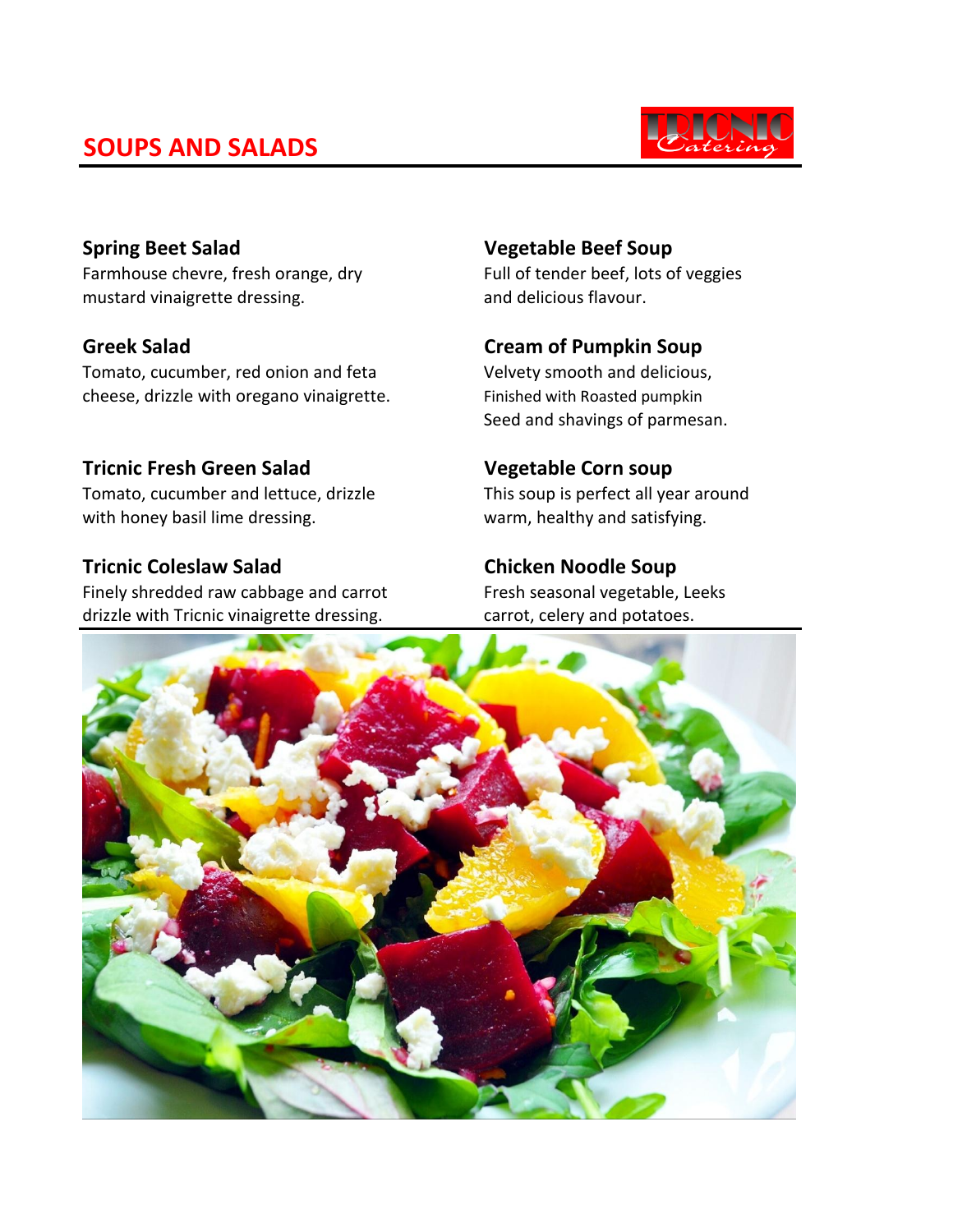# **ENTREES**



Tender pieces of goat are slowly entitled as the Lamb chop, Served with simmered in aromatic blend, garlic, thyme, brown sugar mint glaze. onion, hot pepper and curry powder.

### **BBQ Pork Ribs Steaks**

Our ribs is so flavourful and tender, Strip Loin, Rib Eye, Top Sirloin, takes a long time to slow cook, but the Mignon and Bone-In Rib Eye results are beyond finger licking good.

### **BBQ Chicken Roast Beef**

### **Curry Goat Lamb Chop**

Slow cook on a charcoal grilled then We start by generously rubbing our brush with Tricnic Bbq sauce. beef with our special dry rub it then roast for up to 2 hours.

### **SURF & TURF**

Our surf & turf meld together perfect 7 oz top sirloin top with tender lobster flavour of land and sea 6 oz filet mignon tail brushed with lemon garlic butter. top with our tender garlic shrimp.

### **Steak & Shrimp Steak & Lobster**

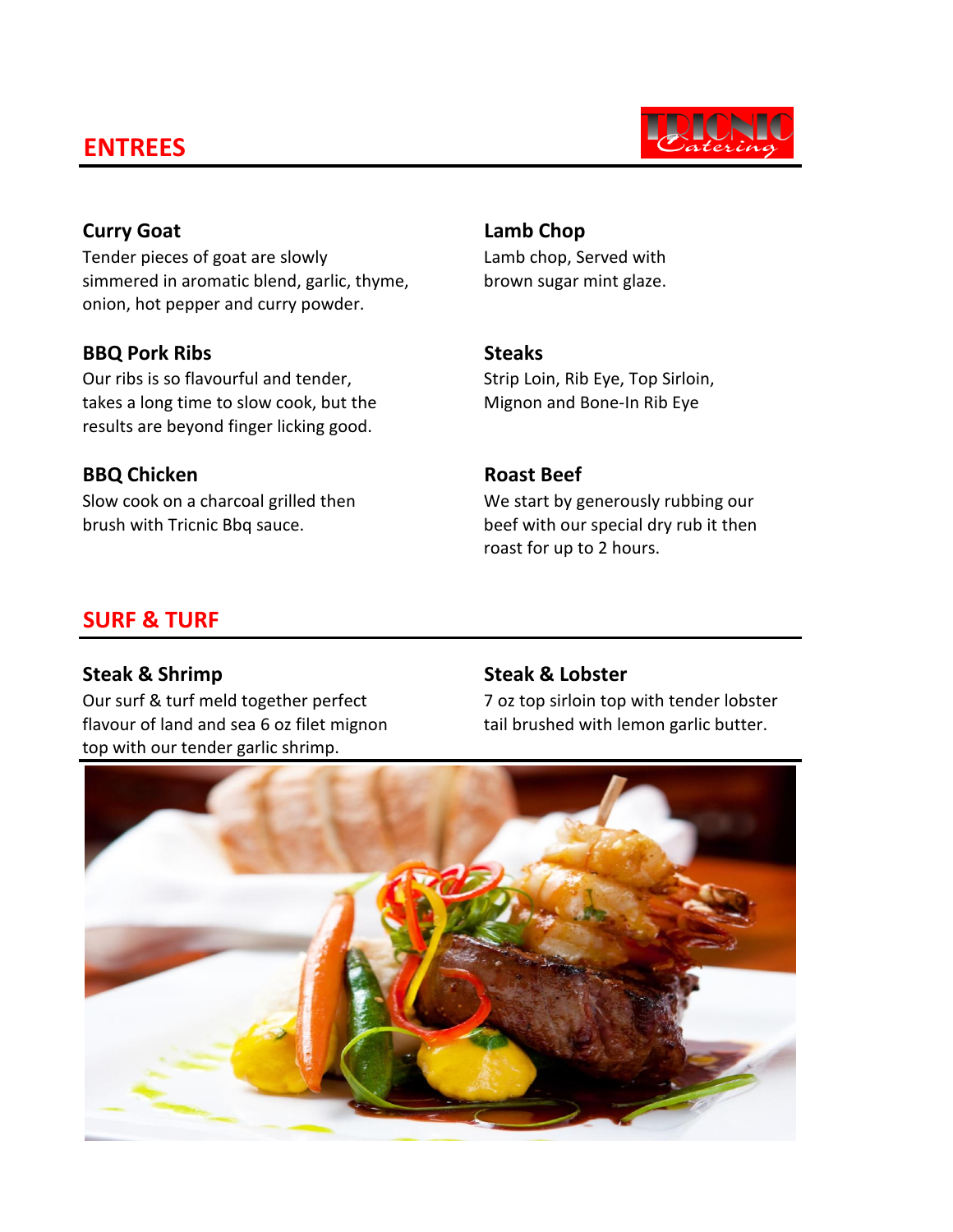# **FISH & SEAFOOD**



lemon tarragon garlic sauce. The same service of the garlic butter sauce.

in coconut cream, shrimp, crab, a pickling sauce made from vinegar,

### **Grilled Salmon Fillet of Halibut**

Cook low and slow, Served with a Pan-Seared with mushroom in lemon

### **Seafood Medley Escovitch Red Snapper**

Our tasty succlulent seafood simmer Deep fried then doused liberally with calamari, squid and mussels. pimento, onion, hot pepper and carrot.

# **ALL TIME FAVOURITES**

Fresh and elegant wedge presentation, Slow cook on charcoal grilled for up to cherry tomato, cucumber, and bacon 3 hours to get that true authentic bits, Served with blue cheese dressing. Jamaican smoky flavour.

Fresh delicious tender vegetable, Grilled marinade rosemary chicken layered with a creamy sauce finish with breast, Served with rich rosemary shaving of asiago cheese. Shaving of asiago cheese.

### **Spinach Mushroom Ravioli Jerk Chicken Taco**

Baby spinach, mushroom, Served in a These fusion-inspired tacos combine light tomato cream sauce finish with the sizzle of Jamaican jerk with the cool, shaved parmesan cheese. shave in sweetness of fresh mangoes and grilled

### **Classic Wedge Salad Authentic Jerk Chicken**

### **Vegetable Lasagna Rosemary Chicken Breast**

pineapple.

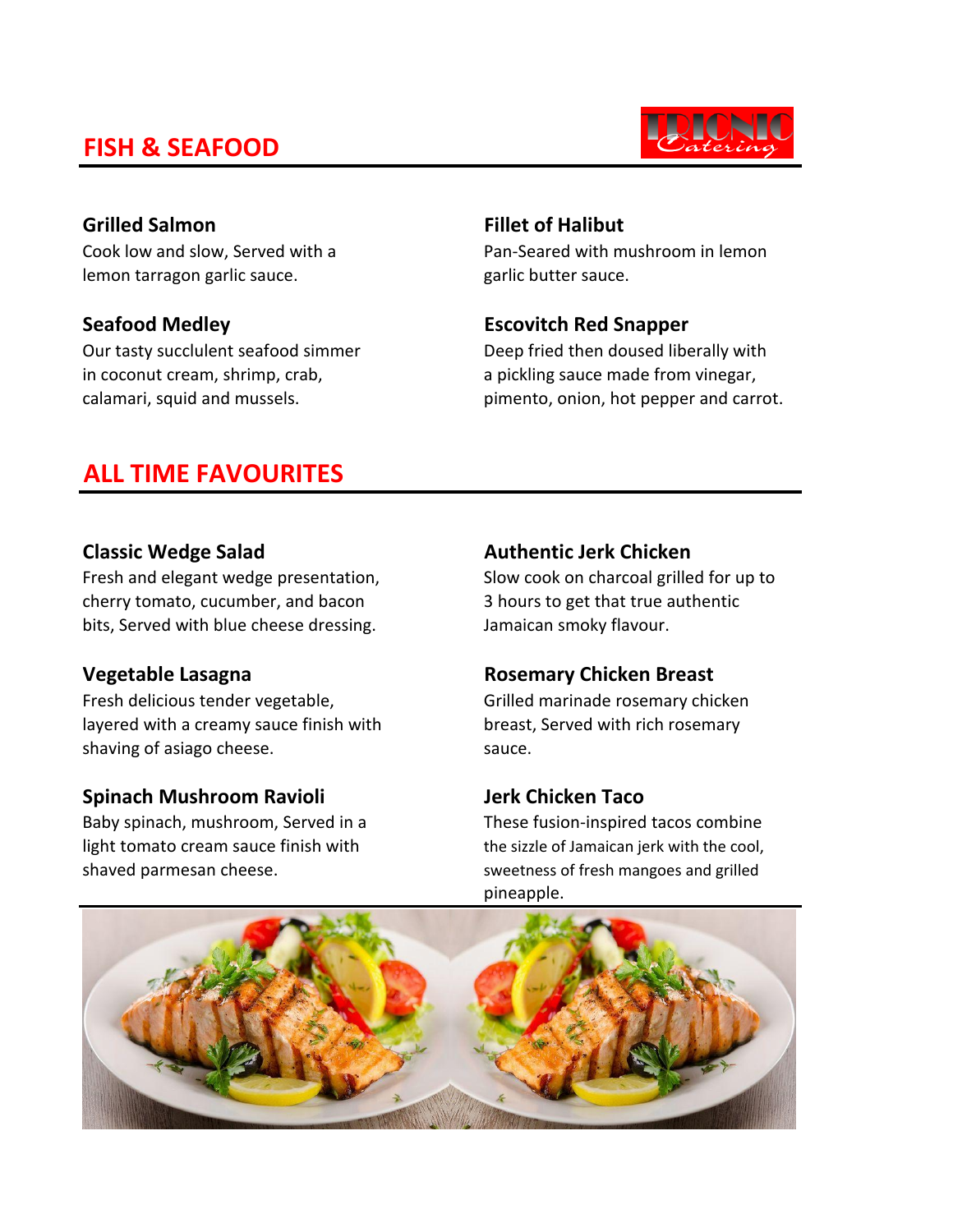# **DESSERT**



A taste of caribbean coconut rum, with Made with caribbean rum and soaked vanilla, almond and butter rum anglaise. The fruits this is a dense fruit cake for

### **Cheese Cake Lemon Pie**

Rich flavour of New York style cheese cake This pie is a taste of heaven for lemon top with home-made strawberry sauce lovers with a lemon taste and sweet and whipping cream. The cream of the creamy whipping cream.

### **Chocolate Browine Chocolate Browine Chocolate Browine** Red Velvet Cake

Our chocolate brownie is moist and full Classic red velet cake rich flavour of flavour. Our chocolate brownie is you're looking for with a red bright one of our all time guest favourites. colour topped off with cream cheese.

### **Rum Cake Caribbean Black Fruit Cake**

wedding and christmas dinner.

# **COFFEES & TEA**

With real whipped cream and chocolaet Jamaican flavour mint. sauce.

# **Hot Chocolate Pepper Mint Tea**



**Coffee Green Tea**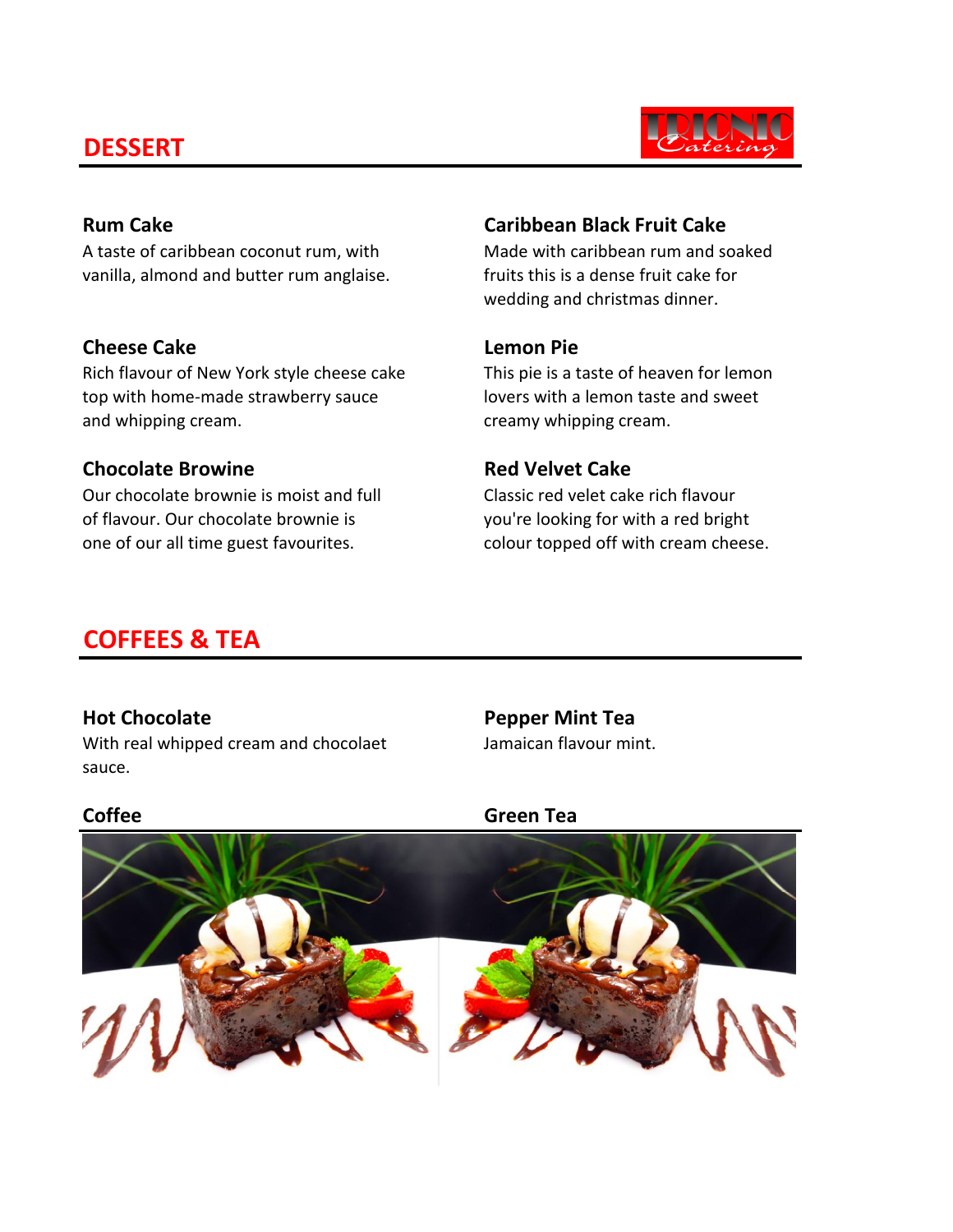# **SANDWICHES & WRAPS**



hours to get a deep smoky flavour, sliced toasted bun a touch of Served on tosted bun. Served on tosted bun.

### **Turkey Ham Sandwich Vegetable Wrap**

Served on toasted whole grain bread **Our vegetable wrap is fresh and full of** topped with sliced swiss cheese, tomato, flavour, lettuce, tomato, red sweet lettuce and mayo spread. expansion of the pepper and fire roasted tomato aioil.

Boneless chicken thigh marinade in house Bold spicy tender chicken breast season crispy bacon, lettuce, sweet marinade for three days, Served on pepper, corn and spicy ranch dressing. ciabatta bun with jerk mayo.

### **Brisket Sandwich Breaded Herbed Chicken**

Beef brisket season and smoked for **Herbed chicken breast, Served on thick** 

### **Grilled Chicken Wrap Jerk Chicken Sandwich**

## **BURGERS & HOTDOGS**

Home-made buger with double Double buger patty with double yellow cheddar cheese bacon, onion, pepper jack cheese and chili fire tomato and lettuce on a burger bun. mayo.

### **The Tricnic Burger Double King Burger**

### **Jerk Burger Chicken Hotdog**

Red hot jerk burger with spicy jerk Grilled hotdog with relish, mustard, pulled chicken jerk aioil, Served ketchup, mayonnaise on hotdog bun.